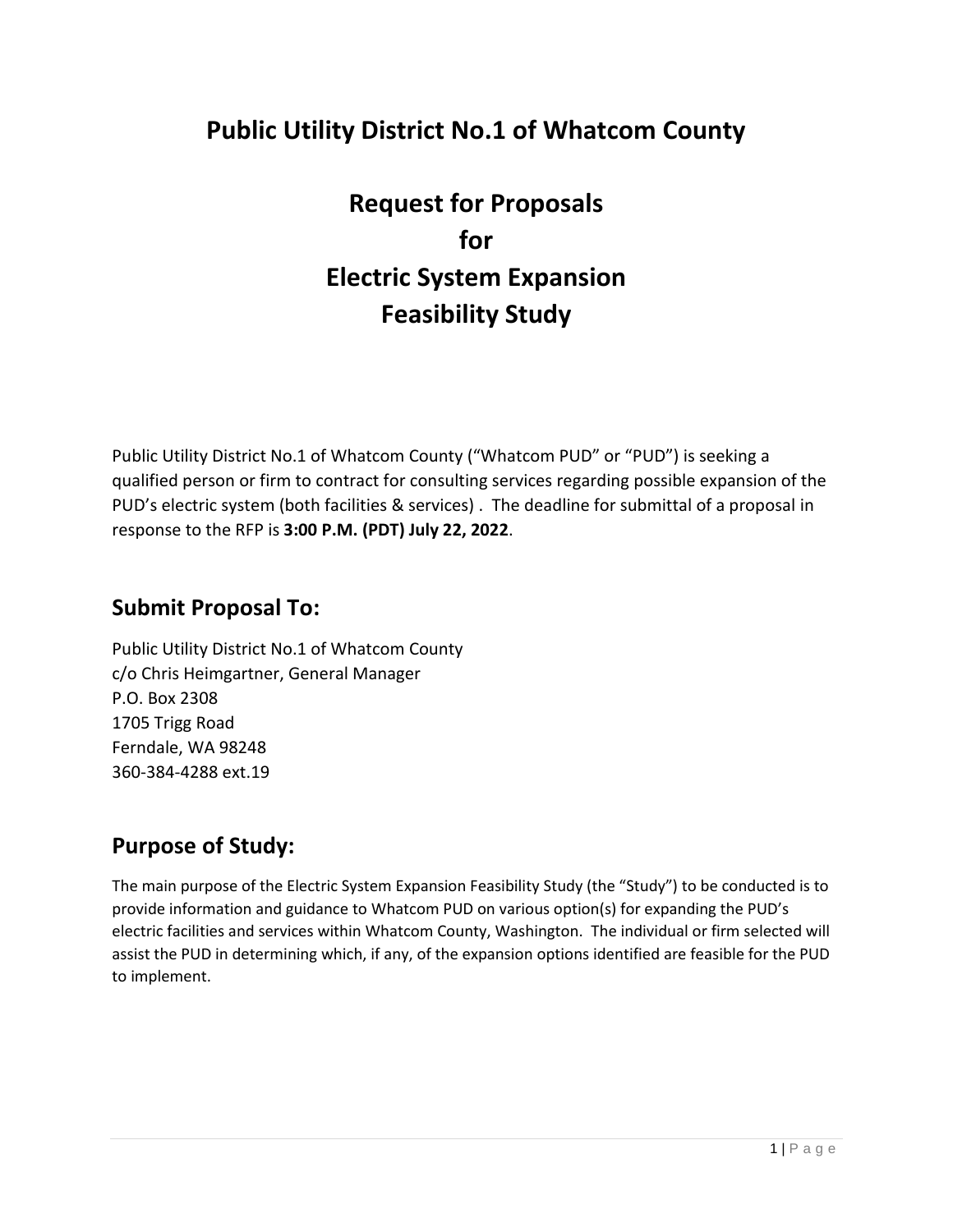## **Background:**

Whatcom PUD was formed by a vote of the people of Whatcom County in 1937. The results of this vote provided the PUD with legal authority to construct facilities and provide electric and water services throughout Whatcom County. World War II interrupted plans to implement the authorities granted to the PUD. Over a decade later during 1952, the PUD constructed its first electric facilities and began providing retail electric service to its first customer, a new oil refinery. The refinery was built on land, which in later years became part of the Cherry Point Heavy Industrial zone. To enable its initial electric service, the PUD constructed a high voltage ("115 kV") transmission line extending from a Bonneville Power Administration ("BPA") substation east of Bellingham to Cherry Point. The PUD also constructed a115 kV stepdown substation to provide load service to the refinery.

It wasn't until 1965 that Whatcom PUD constructed its first water facilities and began providing retail industrial non-potable water service to its first customer, a new aluminum smelter. Like the refinery, this plant was also sited within the Cherry Point industrial area. To enable water service, the PUD constructed a water treatment plant near downtown Ferndale and extended a 24" water transmission line to supply the plant.

In the mid 1990's, Whatcom PUD initiated potable water and fire flow services through acquisition of a privately developed light industrial park in the Grandview area northwest of Ferndale. The PUD's Grandview Water System has acquired several new connections over the intervening years.

Whatcom PUD water infrastructure and attendant services, both industrial and potable, have expanded over the years. However, the electric system has remained relatively static with no organic growth in its customer base. The refinery, which has changed corporate ownership over the years, remains the PUD's only retail electric customer.

The only expansion of Whatcom PUD's electric facilities occurred more recently in the 2000's. The expansion was due to the PUD's purchase of two 115 kV substations previously owned by the local investor owned utility ("IOU"). Each substation served one of the PUD's water treatment plants In order to transition the PUD's Ferndale plant's electric load to the PUD's electric system, the PUD constructed a new 115 kV transmission line to feed the substation. The other substation is still connected to the serving IOU's transmission system.

For the remainder of Whatcom County, electric service is provided by the IOU mentioned above and two small municipal utilities, the Cities of Blaine and Sumas. In addition, BPA has high voltage (230 kV) transmission lines extending into Cherry Point and a high voltage substation that historically has served the aluminum smelter, most recently owned by Alcoa.

Although Whatcom PUD has full authority to provide power supply and associated electric services throughout Whatcom County, its electric system has been built out to serve three discrete industrial loads. One is the oil refinery and the other two are PUD owned water treatment plants. The major portion of the PUD's electric system infrastructure has been built to support electric and water services within the Cherry Point Heavy Industrial Zone. Determining feasible options for expanding the PUD's electric system footprint within the County is the focus of the proposed Study.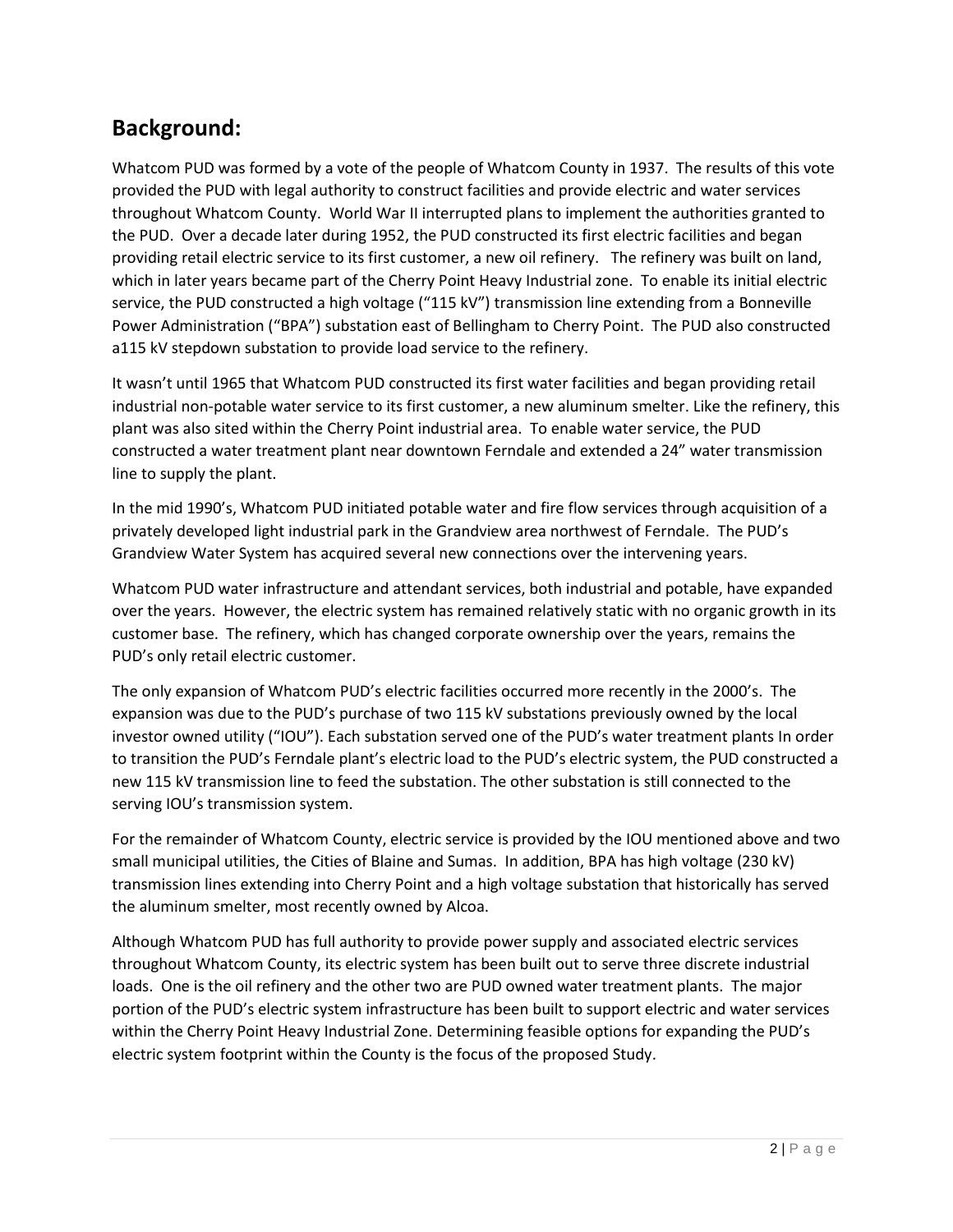Rapid evolutionary changes within the electric utility industry; new individuals elected to Whatcom PUD's governing Commission; changes in PUD staffing; and other forces at work within the County as a whole have prompted the PUD to examine whether or not to pursue expansion of electrical facilities and services beyond the PUD's existing electric system footprint.

Other governmental entities bodies within the County are also looking at this issue. Bot[h Whatcom](https://www.whatcomcounty.us/DocumentCenter/View/62556/CAP-Final-20211212)  County's *[Climate Impacts Plan](https://www.whatcomcounty.us/DocumentCenter/View/62556/CAP-Final-20211212)* and the City of Bellingham's *[Climate Action Task Force Final Report](https://cob.org/wp-content/uploads/Climate-Task-Force-FINAL-Report-12_2_19.pdf)* have recommended that public power expansion feasibility studies be conducted. Informed by the County's and City's efforts, Whatcom PUD's Commission and staff are seeking the services of a consultant to assist the PUD in this examination.

*More information on Whatcom PUD is available on the PUD's website at www.pudwhatcom.org*

# **Scope of Services:**

Whatcom PUD is seeking proposals from qualified individuals or firms for the provision of consulting services related to the following seven major tasks. These tasks comprise the core elements of the

Electric System Expansion Options Feasibility Study (the "Study"), which is a deliverable. The tasks to be undertaken are:

#### **1. Assessment of the value of the incumbent IOU's electric system assets in the County.**

The assets of the IOU currently providing electric service to the majority of County's residents should be valued separately by classification: distribution, transmission, generation, and operations support facilities. Also, logical groupings of facilities, based on apparent seams in the distribution and function of assets (i.e. transmission, distribution, and substations) should be examined. For example is there a logical break between urban and rural facilities.

#### **2. Assessment of the PUD's financial needs and capabilities required to support the transition period through the expansion phase.**

Whatcom PUD will need to fund the work of the expansion transition teams themselves, but will also need to capitalize any expanded electric utility. The assessment should identify the approximate magnitude and likely sources of funding for both types of financial requirements. The analysis should include long term financial projections, including debt repayment on any borrowings. Funding mechanisms identified should not impact existing PUD customers.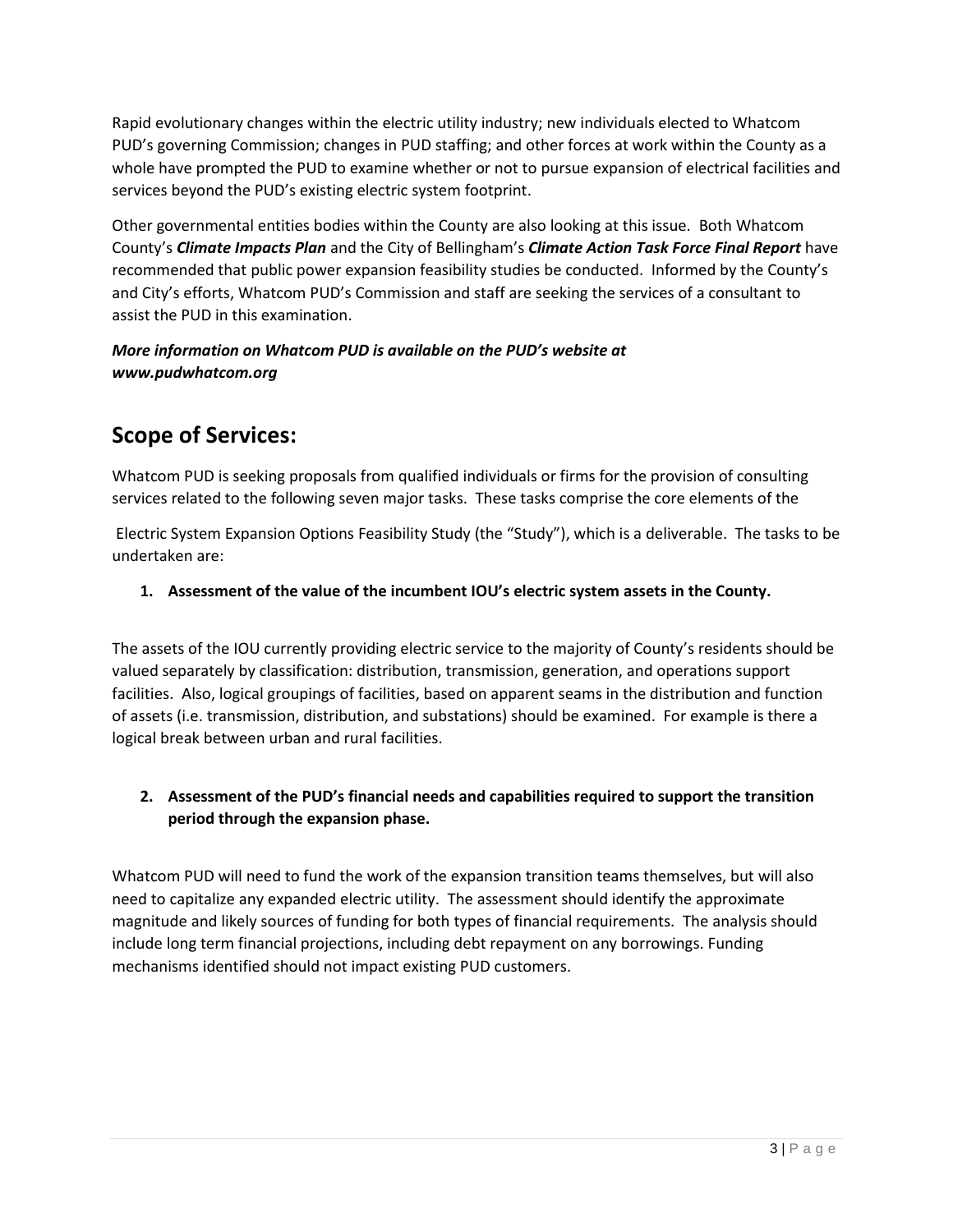#### **3. Assessment of the PUD's organizational needs and capabilities required through the expansion phase.**

Successful transition through a system expansion period will require fundamental changes in the support systems Whatcom PUD uses today. It is very likely that the PUD will need to integrate a new Enterprise Resource Planning System (ERP). Asset data will need to be migrated into this ERP as well as a capable GIS. The existing SCADA system will likewise ill need to be upgraded, expanded and integrated with the PUD's current IT structure. Customer Service, as a function, will have to be developed and launched. This will potentially include call center and payment window functions. People will need to be recruited, trained, and located, driving needs in payroll, HR, IT, and facilities. The proposal should be able to assess and address these needs.

### **4. Identification and description of the technical, financial, legal, and other teams of experts that may be required to assist the PUD through the transition period.**

If an expansion is undertaken, teams of external experts may be needed to assist during the transition period. A legal team, accounting team, IT team, public communications, public relations, and possibly management team may be needed for various segments of the expansion. The proposal should address the timing, size and staffing requirements of each team, as well as a budgetary cost estimate for the team.

### **5. Description of the staffing and organizational structure the PUD would need to operate successfully after the expansion is completed.**

If an expansion is undertaken, at some future date (Day 1) the expanded electric utility will be open for business. The study report should include a proposed organizational structure and staffing recommendation for that day.

### **6. Identification of electric system expansion options based on the assessments conducted and information acquired.**

Based on the assessments conducted and information gathered describe any feasible options for Whatcom PUD to expand its electric system and services. The criteria by which the consultant determines "feasibility" should also be included.

Should none of the options examined prove feasible based on the criteria, then Consultant shall state that in the Study Report.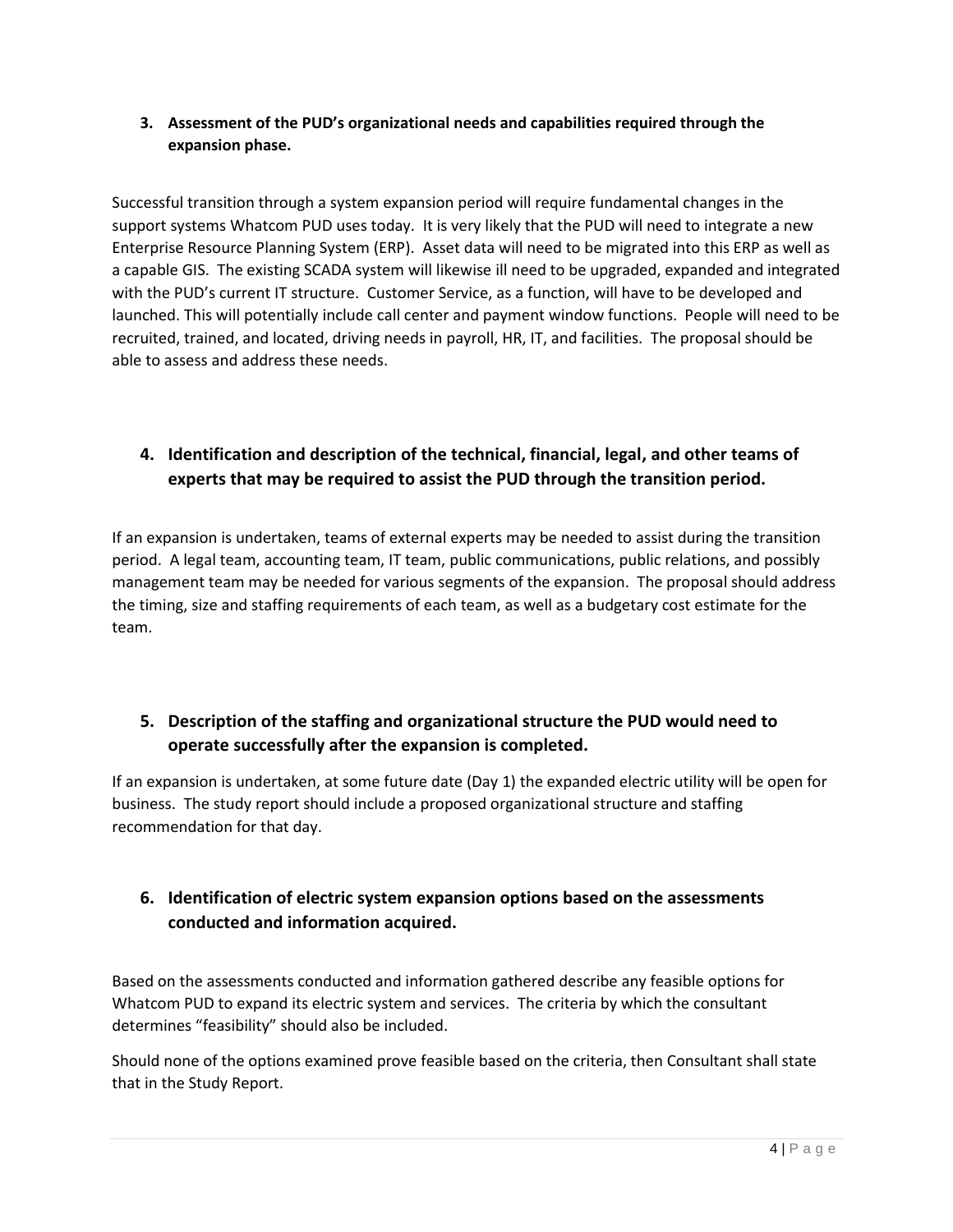#### **7. Projected Impacts to Whatcom County Due to Electric System Expansion**

If this transition were to happen—what would the impact be on Whatcom County from an economic, employment, and carbon perspective? What other benefits would the County reap from owning our poles and wires (would fiber costs decrease?) What would the benefits of having more local control over our electricity system provide the County? What would the projected downsides be?

#### **8. Additional Tasks? (What has the PUD Missed)**

In addition to a description of how the Consultant proposes to address the seven major tasks above, the Consultant should propose any other additional tasks not listed in the RFP, which from the Consultant's perspective are necessary to evaluate and implement any expansion options.

## **Proposal Submittal Requirements:**

Proposals submitted by qualified individuals and firms should be structured with eight sections, as listed below. The proposal package should consist of a cover letter and the proposal itself (Sections A through H below). Proposal sections A thru E should not exceed 25 pages in total. The length of Sections F thru H will be at the discretion of the proposer.

Note: Members of the team that will perform the consulting services should be identified in Section 2, including each of the team members' roles and responsibilities. The proposer may choose to subcontract some of the tasks, if the proposer does not have the capacity in house to fulfil them. Any third party to be retained by the prime proposer, must be identified and the third party's qualifications must be included.

- **A. Executive Summary**
- **B. Consulting Team**
- **C. Approach to Accomplishing Scope of Services (8 Tasks)**
- **D. Proposed Budget for Scope of Services**
- **E. Timeline/Milestones**
- **F. Examples of Similar Consulting Assignments**
- **G. Qualifications and Experience of Team**
- **H. List of Professional References**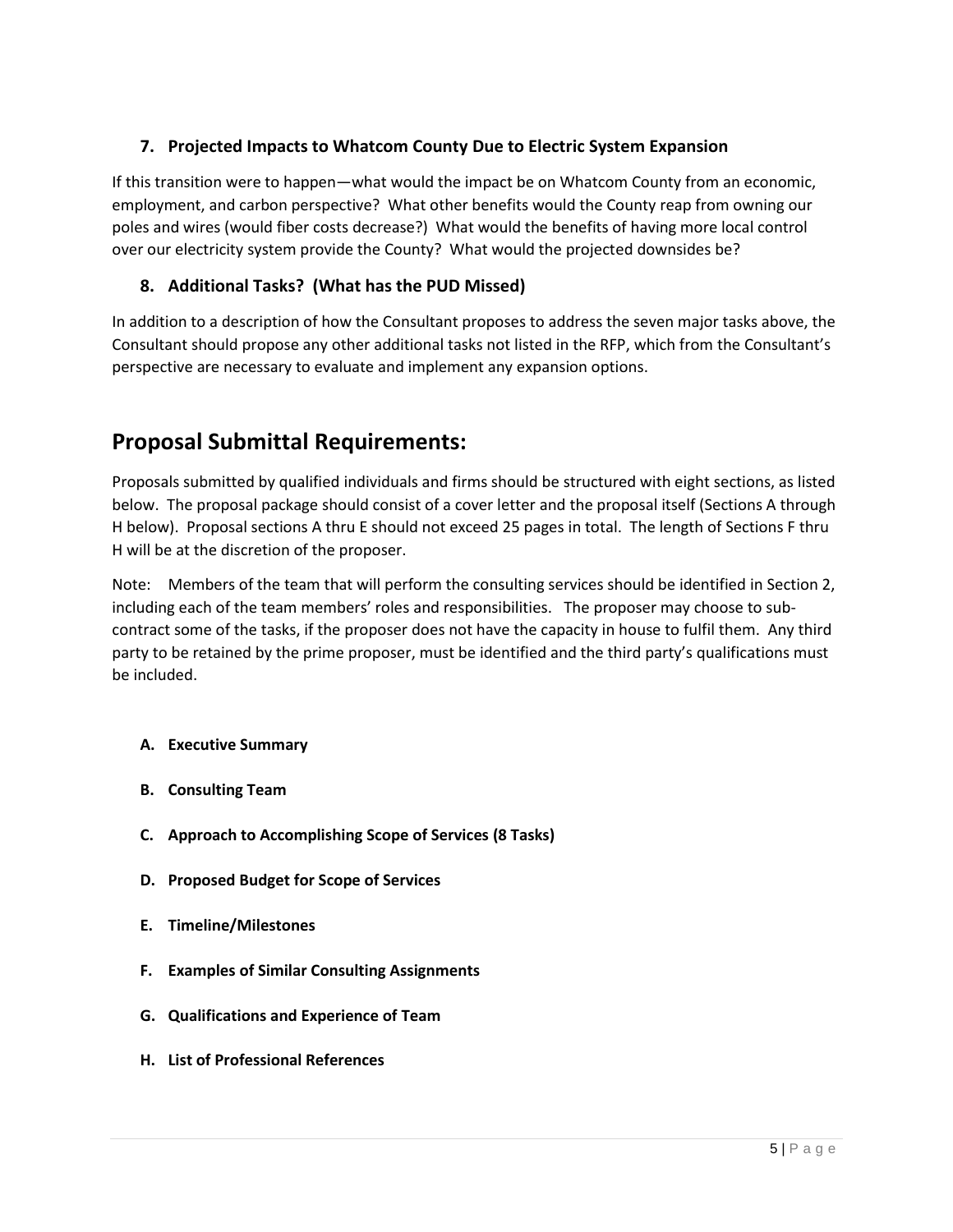## **Evaluation Criteria:**

The following will be considered by Whatcom PUD in evaluating each proposal. These criteria are not ranked in any order nor are they weighted:

- Completeness of response to the RFP requirements
- Experience with similar scope of services and resulting studies
- Creativity of the approach
- Demonstrated knowledge/experience with similar studies
- Demonstrated experience working with public agencies and/or utilities
- References appropriate to supporting the consulting services requested
- Cost estimate for the services to be performed

Whatcom PUD, at its sole discretion, will determine which proposal, if any, best fits the PUD's needs. If one is selected, the PUD will then negotiate a contract to perform the work with the successful proposer. Whatcom PUD's Commission will have final approval with regard to the contract.

Whatcom PUD reserves the right to not select any of the proposals nor proceed to contract negotiations.

## **General Information**

- 1) Whatcom PUD, as an Equal Opportunity Employer, requires all consultants to affirm that they do not discriminate against individuals or firms because of their race, color, marital status, age, sex, national origin, handicap, creed or sexual orientation.
- 2) All proposals submitted become public information and may be reviewed by anyone requesting to do so at the conclusion of the evaluation process.
- 3) All proposals received by the PUD in response to this RFP shall remain valid for ninety (90) days from the date of submittal.
- 4) Whatcom PUD reserves the right to reject any and all proposals and to waive minor irregularities in the proposal process. Further, the PUD may accept any proposal if such action is deemed to be in the best interest of the PUD.
- 5) Whatcom PUD is not liable for any cost incurred by the proposer prior to execution of the PUD's Standard Agreement for Professional Consulting Services.
- 6) The Agreement executed between the successful proposer and Whatcom PUD shall include all documents mutually entered into specifically including the contract instrument, the RFP, and the response to the RFP.
- 7) The prime consultant shall be required to assume the responsibility for all services offered in the proposal whether or not directly performed by the prime consultant. Further, any sub-contractors to be retained by the prime consultant shall be identified in